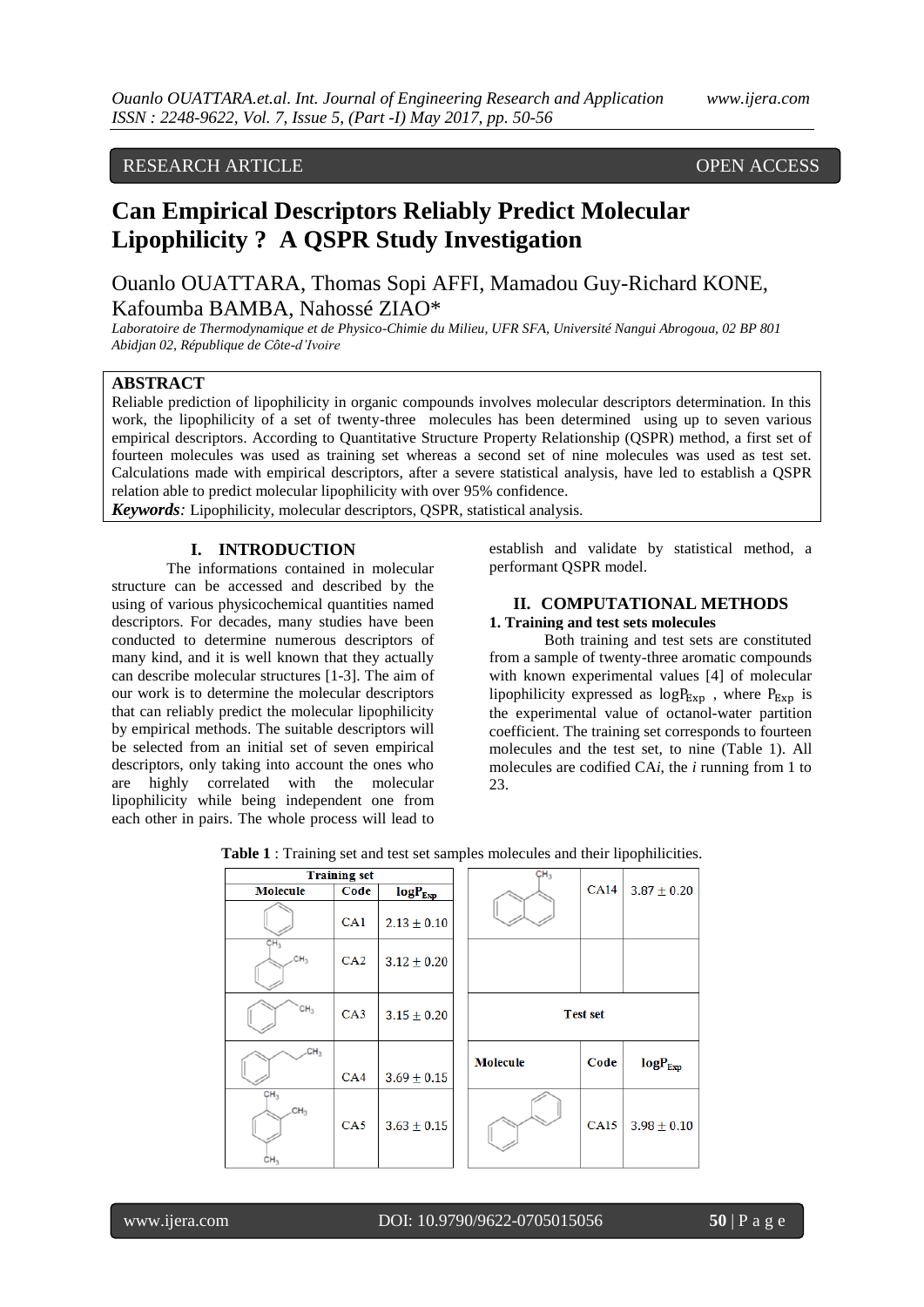| CH <sub>3</sub><br>CH <sub>3</sub>                           | CA6             | $3.53 \pm 0.30$ | CH <sub>3</sub><br>CH <sub>3</sub>                              | CA16 | $3.66 \pm 0.20$ |
|--------------------------------------------------------------|-----------------|-----------------|-----------------------------------------------------------------|------|-----------------|
| CH <sub>3</sub><br>CH <sub>3</sub><br>CH <sub>3</sub><br>ĊН, | CA7             | $4.00 \pm 0.20$ | CH <sub>3</sub><br>CH <sub>3</sub><br>CH <sub>3</sub>           | CA17 | $3.60 \pm 0.20$ |
| CH <sub>3</sub><br>CH <sub>3</sub><br>$H_2C$                 | CA <sub>8</sub> | $4.10 \pm 0.20$ | CH <sub>3</sub><br>$H_3C$                                       | CA18 | $3.63 \pm 0.40$ |
| CH <sub>3</sub>                                              | CA9             | $4.00 \pm 0.20$ | CH <sub>2</sub>                                                 | CA19 | $3.05 \pm 0.30$ |
|                                                              | <b>CA10</b>     | $3.22 \pm 0.20$ | CH <sub>3</sub><br>CH <sub>3</sub>                              | CA20 | $3.20 \pm 0.20$ |
|                                                              | CA11            | $2.27 \pm 0.20$ | ¢н,<br>$H_3C$<br>CH <sub>3</sub>                                | CA21 | $4.10 \pm 0.10$ |
| CH <sub>3</sub>                                              | CA12            | $2.73 \pm 0.10$ | CH <sub>3</sub><br>CH <sub>3</sub>                              | CA22 | $3.15 \pm 0.20$ |
|                                                              | CA13            | $3.35 \pm 0.10$ | CH <sub>3</sub><br>CH <sub>3</sub><br>$H_3C$<br>CH <sub>3</sub> | CA23 | $4.10 \pm 0.20$ |

#### **2. Computation details**

Empirical descriptors have been computed using ACD/ChemSketch sofware [5]. Two other sofwares have been used, according their specificities, to perform statistical analysing of the results and to plot graphics, i.e XLSTAT [6] and EXCEL [7].

### **3. Statistical analysing**

To establish predictive models of molecular lipophilicity, we used the method of multiple linear regression analysis [8-9] which is given by the general equation 1:

 $Y = \beta_0 + \beta_1 X_1 + \beta_2 X_2 + \dots + \beta_p X_p + \varepsilon$  (1) Y: Property studied ;  $X_1, X_2, ..., X_p$ : explanatory variables (descriptors) of the studied property ;  $\beta_0$ ,  $\beta_1$ ,  $\beta_2$ , ...,  $\beta_p$ : model regression coefficients;  $\varepsilon$ : model error ;  $p$ : number of explanatory variables. XLSTAT software directly provides these linear regression equations with the regression analysis tool. The final choice of predictive descriptors is based on two fundamental criteria for selecting descriptors sets [10]. The first criterion requires that there must be a linear

dependency between the property studied, meaning here the lipophilicity, and descriptors such as  $|R| \geq 0.50$ . The second criterion indicates that the descriptors must be independent one of each other as  $a_{ij} < 0.70$ . Wherein R is the linear correlation coefficient and  $a_{ij}$  is the partial correlation coefficient between descriptors *i* and *j*. XLSTAT software directly provides these coefficients. In the case of simple linear regression [11], expressions of R and  $a_{ij}$  are given by equations 2 and 3:

$$
R = \frac{cov(X, Y)}{S_X \cdot S_Y}
$$
 (2) ;  
\n
$$
a_{ij} = \frac{cov(X_i, X_j)}{var(X_i)}
$$
 (3)

In the case of multilinear regression, the following relations 4, 5, 6 and 7 are used to calculate the statistical parameters needed to validate a model.

$$
TSS = \sum (Y_{i,exp} - \overline{Y}_{exp})^2
$$
 (4)  

$$
ESS = \sum (Y_{i,cal} - \overline{Y}_{exp})^2
$$
 (5)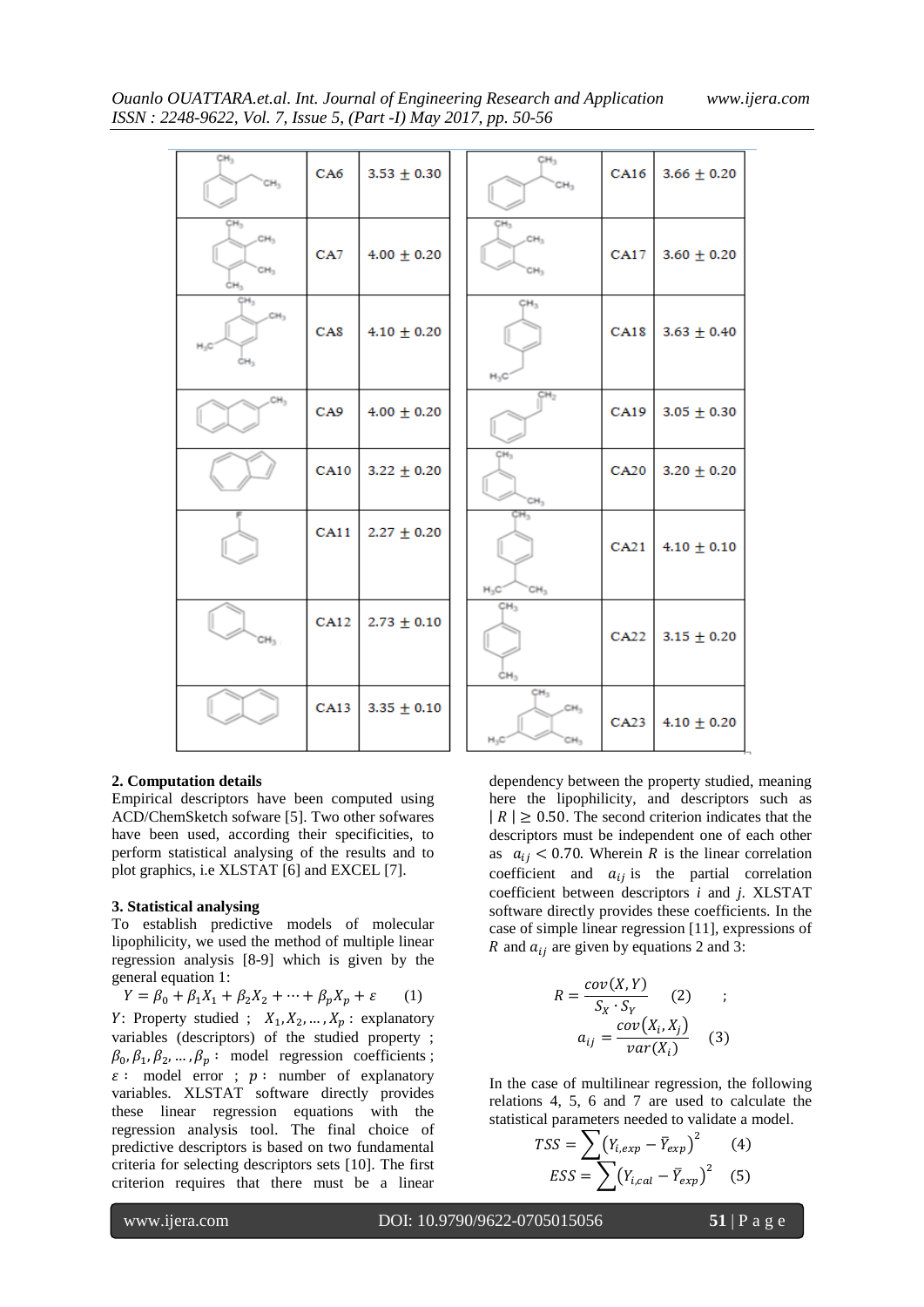$$
RSS = \sum_{TSS} (Y_{i,exp} - \overline{Y}_{i,cal})^2
$$
 (6)

Where  $TSS$ : Total Sum of Squares;  $ESS$ : Extended Sum of Squares ; RSS : Residual Sum of Squares.

The determination coefficient  $R^2$  [12] is given by the following equations 8 and 9 :

$$
R^{2} = \frac{ESS}{TSS} = 1 - \frac{RSS}{TSS}
$$
 (8) ; R  
= 
$$
\sqrt{\frac{ESS}{TSS}}
$$
 (9)

The relations 10 and 11 give respectively the standard deviation (s) and the adjusted coefficient of determination  $R^2$  are :

$$
s = \sqrt{\frac{RSS}{n - p - 1}} \qquad (10)
$$

$$
R_{ajust}^2 = 1 - \frac{(n - Intercept)}{n - p - 1} \cdot (1 - R^2) \qquad (11)
$$

To show that a linear regression equation is significant relative to another equation, we compare their Fisher's coefficients F (relation 12) [13]. The higher Fisher's coefficient is, the more significant the regression equation will be.

$$
F = \frac{n - p - 1}{p} \cdot \frac{ESS}{RSS} \tag{12}
$$

Where  $n:$  number of molecules ;  $p:$  number of explanatory variables.

To calculate the statistical prediction parameters of a model, we use the following relation 13 :

$$
PRESS = \sum (Y_{i,exp} - Y_{i,pred})^2
$$
 (13)

Where PRESS : Predictive Residual Sum of Squares. The expression of the internal crossvalidation coefficient  $(Q_{LOO}^2)$  is given by equation 14:

$$
Q_{LOO}^2 = 1 - \frac{PRESS}{TSS} \qquad (14)
$$

The external validation coefficient  $(Q_{ext}^2)$  is given by the relation 15:  $DDQQ$ 

$$
Q_{ext}^2 = 1 - \frac{n}{n_{ext}} \cdot \frac{PRESS}{TSS}
$$
 (15)

Where  $n_{ext}$ : Number of molecules in the test set; LOO : Leave-One-Out (Cross-validation by omission of a molecule). To show that a model is efficient in predicting a given property, we apply the five Tropsha's criteria [14-15] to this model. If at least 3/5 of the criteria are checked, then the model will be considered efficient in predicting the property studied [16]. These criteria are :

Criterion 1 :  $R_{ext}^2 > 0.70$  ; Criterion 2 :  $Q_e^2$ 0.60 ; Criterion 3 :  $\frac{R_{ext}^2 - R_0^2}{R_{ext}^2}$  $R_\rho^2$  $\boldsymbol{k}$ Criterion 4 :  $\frac{R_{ext}^2 - R_0^2}{R_0^2}$  $R_\rho^2$ 1.15 ; Criterion 5 :  $|R_{ext}^2 - R_0^2|$ 

## **4. Molecular descriptors selection**

There are numerous empirical descriptors from the literature. For our study, we considered seven empirical descriptors (Tables 2). Tables 3 gives the values of the empirical descriptors. These values were used not only to calculate the linear correlation coefficient R and the partial correlation coefficient  $a_{ij}$ , but also to establish the regression models.

| <b>Empirical descriptors</b> | <b>Notation</b> | <b>Expression</b>                                  |
|------------------------------|-----------------|----------------------------------------------------|
| Molecular volume [17]        | $V_M$           | $V_{M_{\stackrel{\phantom{.}}{M}}}$                |
| Molar refractivity [18]      | $R_M$           | $R_{M(n^2-1) M}$                                   |
| Molar parachor [19]          | $P_r$           | $P_r$<br>$1/4$ M                                   |
| Molar polarizability [20-21] | $P_M$           | $\frac{P_M}{2}(\varepsilon_r-1)$ . $\underline{M}$ |
| Surface tension [22]         | ν               | $\gamma = \frac{F}{l}$                             |
| Molecular density            | d               |                                                    |
| Refractive index             | n               |                                                    |

|  |  |  |  |  | Table 2 : List of seven empirical descriptors. |
|--|--|--|--|--|------------------------------------------------|
|--|--|--|--|--|------------------------------------------------|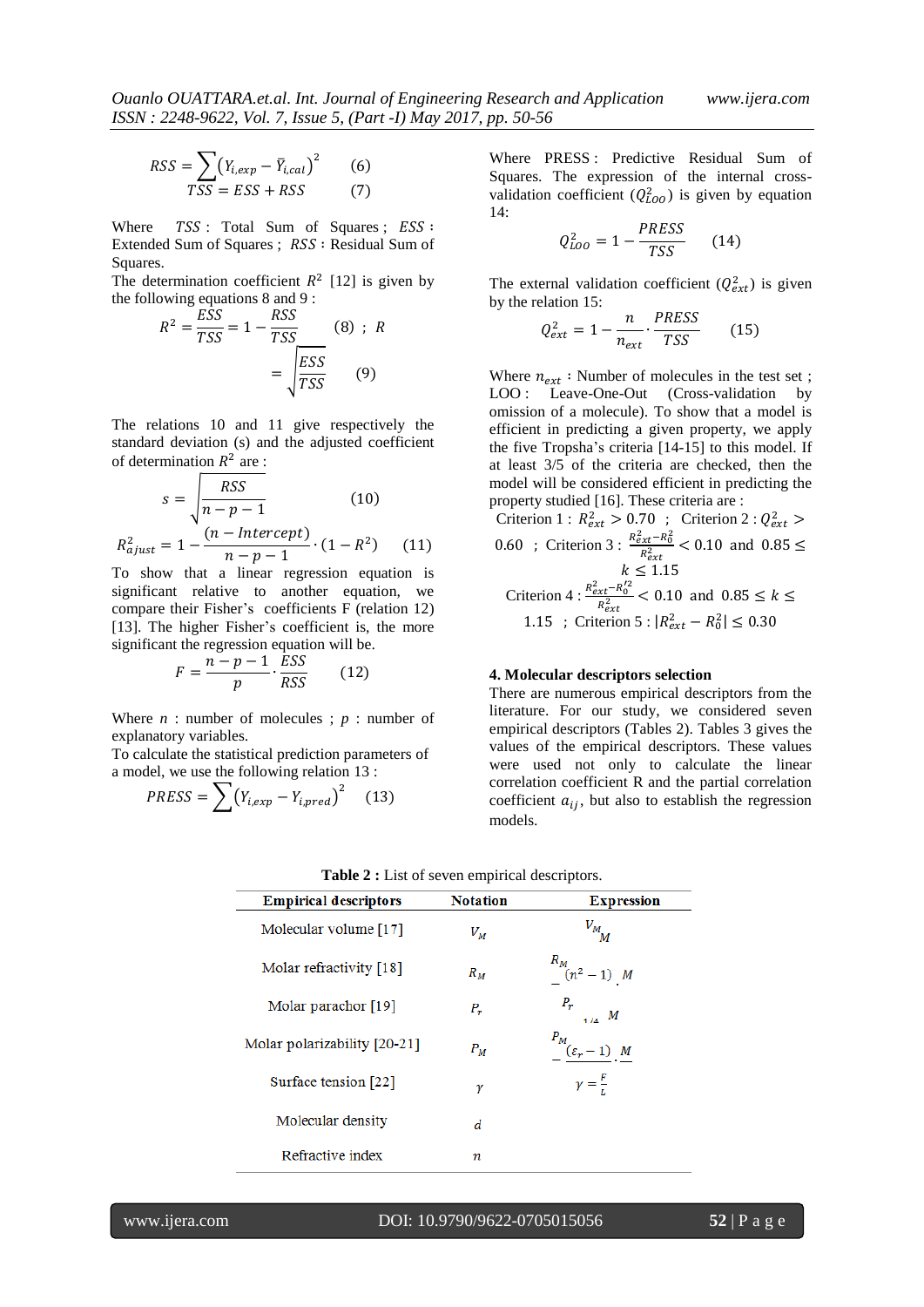| <b>CODE</b>      | $logP_{exp}$ | $V_{\rm M}$                  | $R_{M}$                    | $P_{r}$  | $P_M$            | γ                      | d                   | n     |
|------------------|--------------|------------------------------|----------------------------|----------|------------------|------------------------|---------------------|-------|
|                  |              | $\left(\textit{cm}^3\right)$ | $\left(\text{cm}^3\right)$ | $(cm^3)$ | $(10^{-24}cm^3)$ | $(dyne \cdot cm^{-1})$ | $(g \cdot cm^{-3})$ |       |
| CA1              | 2.13         | 89.400                       | 26.250                     | 207.200  | 10.400           | 28.800                 | 0.873               | 1.498 |
| CA <sub>2</sub>  | 3.12         | 121.900                      | 35.900                     | 282.500  | 14.230           | 28.700                 | 0.870               | 1.500 |
| CA3              | 3.15         | 122.200                      | 35.800                     | 283.800  | 14.190           | 29.000                 | 0.868               | 1.497 |
| CA4              | 3.69         | 138.700                      | 40.430                     | 323.600  | 16.020           | 29.600                 | 0.866               | 1.494 |
| CA5              | 3.63         | 138.200                      | 40.720                     | 320.200  | 16.140           | 28.700                 | 0.869               | 1.500 |
| CA6              | 3.53         | 138.500                      | 40.620                     | 321.500  | 16.100           | 29.000                 | 0.867               | 1.498 |
| CA7              | 4.00         | 154.500                      | 45.550                     | 357.800  | 18.050           | 28.700                 | 0.868               | 1.501 |
| CA8              | 4.10         | 154.500                      | 45.550                     | 357.800  | 18.050           | 28.700                 | 0.868               | 1.501 |
| CA <sub>9</sub>  | 4.00         | 139.800                      | 48.920                     | 348.700  | 19.390           | 38.700                 | 1.016               | 1.616 |
| CA10             | 3.22         | 123.500                      | 44.090                     | 311.100  | 17.480           | 40.200                 | 1.037               | 1.632 |
| CA11             | 2.27         | 93.600                       | 26.240                     | 214.400  | 10.400           | 27.400                 | 1.026               | 1.472 |
| CA <sub>12</sub> | 2.73         | 105.700                      | 31.070                     | 244.900  | 12.320           | 28.800                 | 0.871               | 1.499 |
| CA13             | 3.35         | 123.500                      | 44.090                     | 311.100  | 17.480           | 40.200                 | 1.037               | 1.632 |
| CA14             | 3.87         | 139.800                      | 48.920                     | 348.700  | 19.390           | 38.700                 | 1.016               | 1.616 |

**Table 3 ·** Values of the empirical descriptors of the training set.

**Table 4 :** Selection of empirical descriptors according criterion 1 [10].

| <b>Equation</b>           | <b>Coefficient of</b><br>correlation $ R $ | <b>Rejected descriptor</b><br>if $ R  < 0.5$ |
|---------------------------|--------------------------------------------|----------------------------------------------|
| $log P_{exp} = f(V_M)$    | 0.9815                                     | Selected                                     |
| $log P_{exp} = f(R_M)$    | 0.9295                                     | Selected                                     |
| $log P_{exp} = f(P_r)$    | 0.9895                                     | Selected                                     |
| $log P_{exp} = f(P_M)$    | 0.9292                                     | Selected                                     |
| $log P_{exp} = f(\gamma)$ | 0.2943                                     | Rejected                                     |
| $log P_{exp} = f(d)$      | 0.0346                                     | Rejected                                     |
| $log P_{exp} = f(n)$      | 0.3156                                     | Rejected                                     |
|                           |                                            |                                              |

**Table 5:** Selection of empirical descriptors according criterion 2 [10].

| <b>Correlation between:</b> | coefficients $a_{ii}$ | Criterion 2:<br>Independent descriptors<br>if $a_{ii} < 0.70$ |
|-----------------------------|-----------------------|---------------------------------------------------------------|
| $V_M$ and $R_M$             | 0.3281                | Independent                                                   |
| $V_M$ and $P_r$             | 2.4150                | Dependent                                                     |
| $V_M$ and $P_M$             | 0.1300                | Independent                                                   |
| $R_M$ and $P_r$             | 6.3571                | Dependent                                                     |
| $R_M$ and $P_M$             | 0.3964                | Independent                                                   |
| $P_r$ and $P_M$             | 0.0577                | Independent                                                   |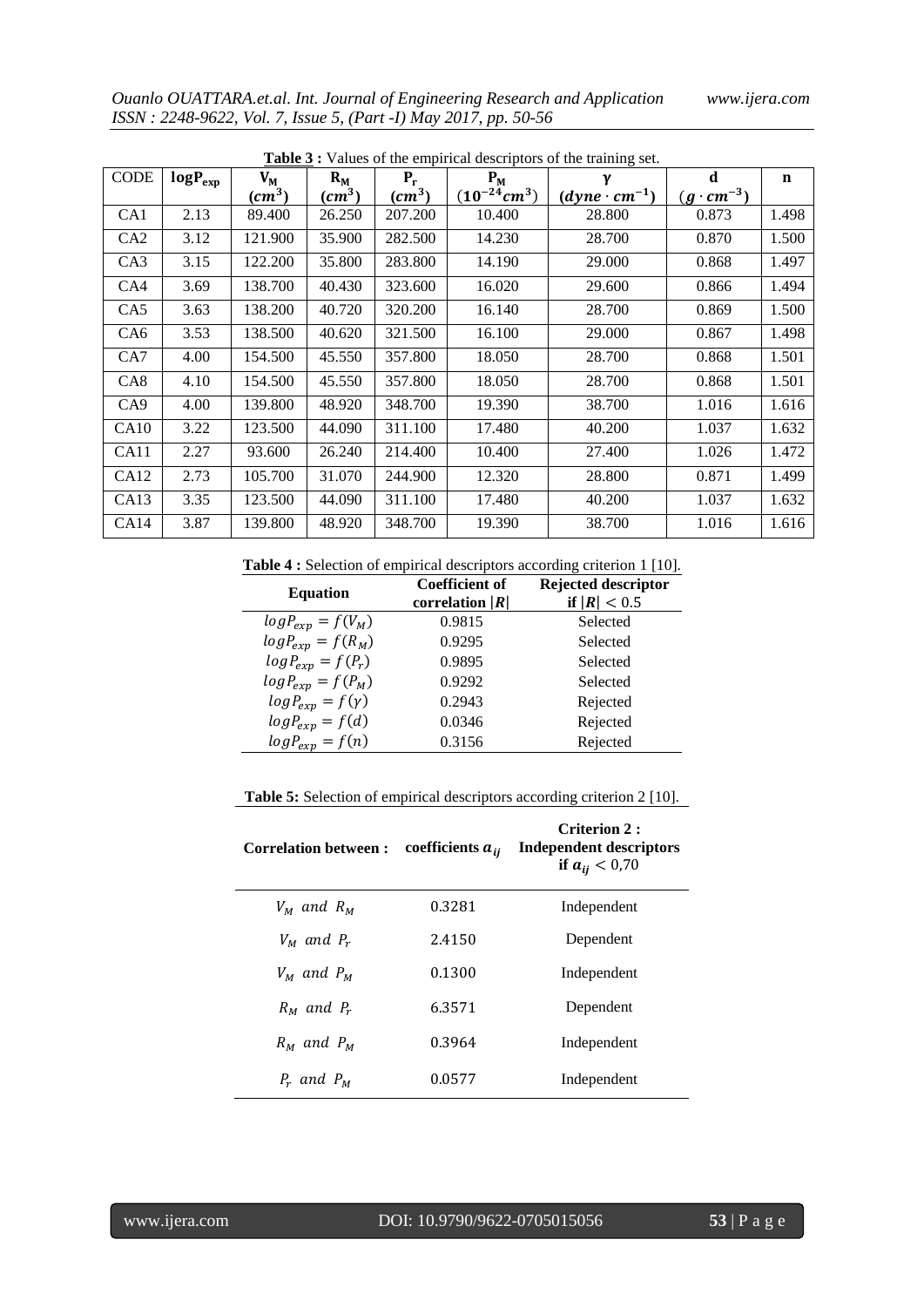According to Table 4, the rejected descriptors have a correlation coefficient value less than 0.50 and those selected have a coefficient greater than 0.50. The selected descriptors are  $V_M$ ,  $R_M$ ,  $P_r$  and  $P_M$ . The last step is to verify the criterion 2 (Tables 5). According to Table 5, it is noted that the molar parachor  $(P_r)$  depends both molecular volume  $(V_M)$  and molar refractivity  $(R_M)$ , and descriptors which are themselves independent. We can exclude the molar parachor  $(P_r)$  from the list of four empirical descriptors selected by the criterion 1. The remain selected empirical descriptors are Molecular volume  $(V_M)$ , Molar refractivity  $(R_M)$  and Molar polarizability  $(P_M)$ .

#### **III. RESULTS AND DISCUSSION 1. QSPR model**

Fig. 1 shows that the empirical descriptors retained are linearly dependent on molecular lipophilicity. The graph of this Fig. 1 is cooresponds to the plot *Descriptors* =  $f(logP_{exp})$ . Indeed, there are several descriptors for a single value of  $log P_{exp}$ , and it was impossible with the Excel software to plot on the same graph  $logP_{exp} = f$  (*Descriptors*). The prediction model of molecular lipophilicity established on empirical descriptors is given below :

$$
logP = -0.4547 + 0.0217 \cdot V_M + 0.7689 \cdot R_M - 1.8745 \cdot P_M
$$

$$
n=14 \ ; \ R=0.9925 \ ; \ R^2=0.9851
$$

$$
s = 0.0867
$$
;  $F = 220.9188$ ;  $FIT = 2.2877$ 

According to the statistic t test (relating to the significance of the descriptors), the importance of empirical descriptors in the model is in the following descending order :  $V_M > R_M > P_M$ . In Table 6, the validation statistical parameters of the model are recorded. This Table 6 shows that the model has a very high predictive capacity, since 97.84% of the molecules in the test set have their lipophilicities predicted. This means that the model can be used to reliably predict the aromatic compounds unavailable lipophilicities.

*Verification of Tropsha's criteria*  
\n(1) 
$$
R_{ext}^2 = 0.9953 > 0.70
$$
  
\n(2)  $Q_{ext}^2 = 0.9784 > 0.60$   
\n(3)  $R_{ext}^2 - R_0^2/R_{ext}^2 = 0.0281 < 0.10$   
\n(4)  $|R_{ext}^2 - R_0^2| = 0.028 \le 0.30$  ;  
\n(5)  $k = 1.1095$  and  $0.85 < k < 1.15$ 

We note that all values satisfy Tropsha's criteria. Therefore, the model is efficient in predicting the molecular lipophilicity.

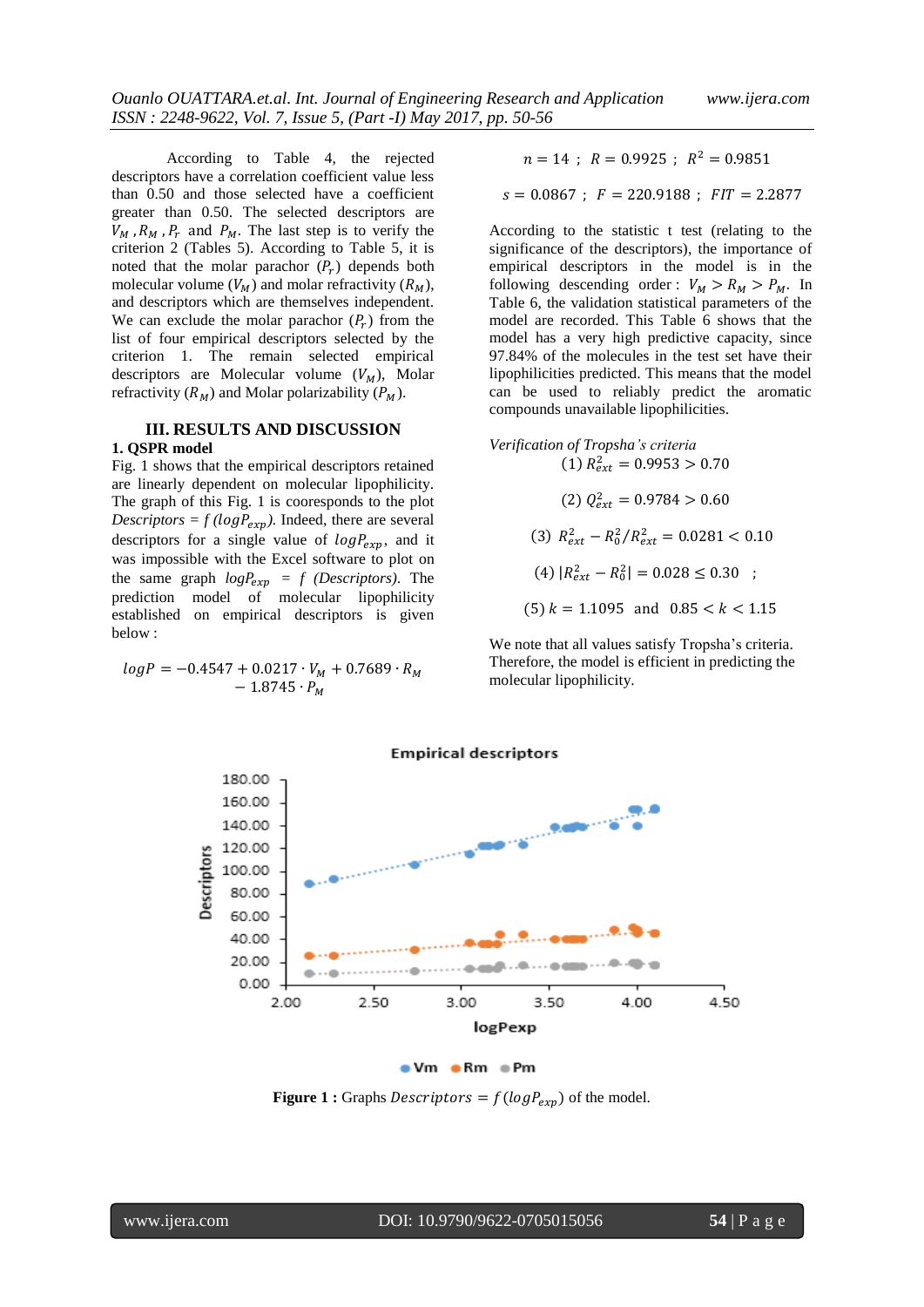| <i><b>Ouanlo OUATTARA.et.al. Int. Journal of Engineering Research and Application</b></i> |  |
|-------------------------------------------------------------------------------------------|--|
| ISSN : 2248-9622, Vol. 7, Issue 5, (Part -I) May 2017, pp. 50-56                          |  |

| <b>Model parameters</b> |                    | <b>Internal validation LOO</b><br>(Training set) |             | <b>External validation</b><br>(Test set) |                    |
|-------------------------|--------------------|--------------------------------------------------|-------------|------------------------------------------|--------------------|
| n                       | 14                 | n                                                | 14          | $\boldsymbol{n}$                         | 9                  |
| $R^2$                   | 0.9851<br>(98.51%) | <b>PRESS</b>                                     | 0.1810      | $R_{ext}^2$                              | 0.9953<br>(99.53%) |
| $R_{ajust}^2$           | 0.9807             |                                                  | 0.9642      | <b>PRESS</b>                             | 0.0703             |
| $\overline{F}$          | 220.9409           | $Q_{LOO}^2$                                      | $(96.42\%)$ | $Q_{ext}^2$                              | 0.9784<br>(97.84%) |
| S                       | 0.0867             | $S_{press}$                                      | 0.1343      | $S_{press}$                              | 0.1186             |

# **2. Correlation between the predicted and experimental values of lipophilicity**

Fig. 2 represents the following graphs  $logP_{pred}$ depending  $log P_{exp}$  for internal validation (LOO) and external validation of the model. Fig. 2 shows that there is, indeed, a strong correlation between

the predicted and the experimental lipophilicity according the model, since the correlation coefficient equals the high value of 0.9642. Here is the confirmation the model is highly performant in the prediction of molecular lipophilicity.



. Internal validation LOO (Training set) . External validation (Test set)

**Figure 2** : Graph  $logP_{pred} = f(logP_{exp})$  of the model

# **IV. CONCLUSION**

The QSPR method was used to establish a model for molecular lipophilicity prediction. In this work, we first identified the suitable empirical descriptors in lipophilicity prediction, according to the criteria usually used for the selection of descriptors. The results showed that three empirical descriptors, i.e Molecular volume  $(V_M)$ , Molar refractivity  $(R_M)$  and Molar polarizability  $(P_M)$  are strongly correlated with molecular lipophilicity. From these three descriptors, we have established a QSPR model for predicting molecular lipophilicity. Statistical parameters analysis has led to a satisfactory conclusion. Indeed, the results obtained have successfully overcome the statistical

validation process, and the model has a very high predictive capacity with a coefficient of determination  $R^2$  of 0.9953. Furthermore, the predictive validation coefficient equals 0.9642. According the model, the increasing of Molecular volume  $(V_M)$  and/or Molar refractivity  $(R_M)$  will also lead to molecular lipohilicity increasing. In the other hand, the increasing of Molar polarizability  $(P_M)$  will lead to molecular lipohilicity decreasing The establishment of a highly efficient QSPR model constitutes a noteworthy advance in molecular lipophilicity prediction.